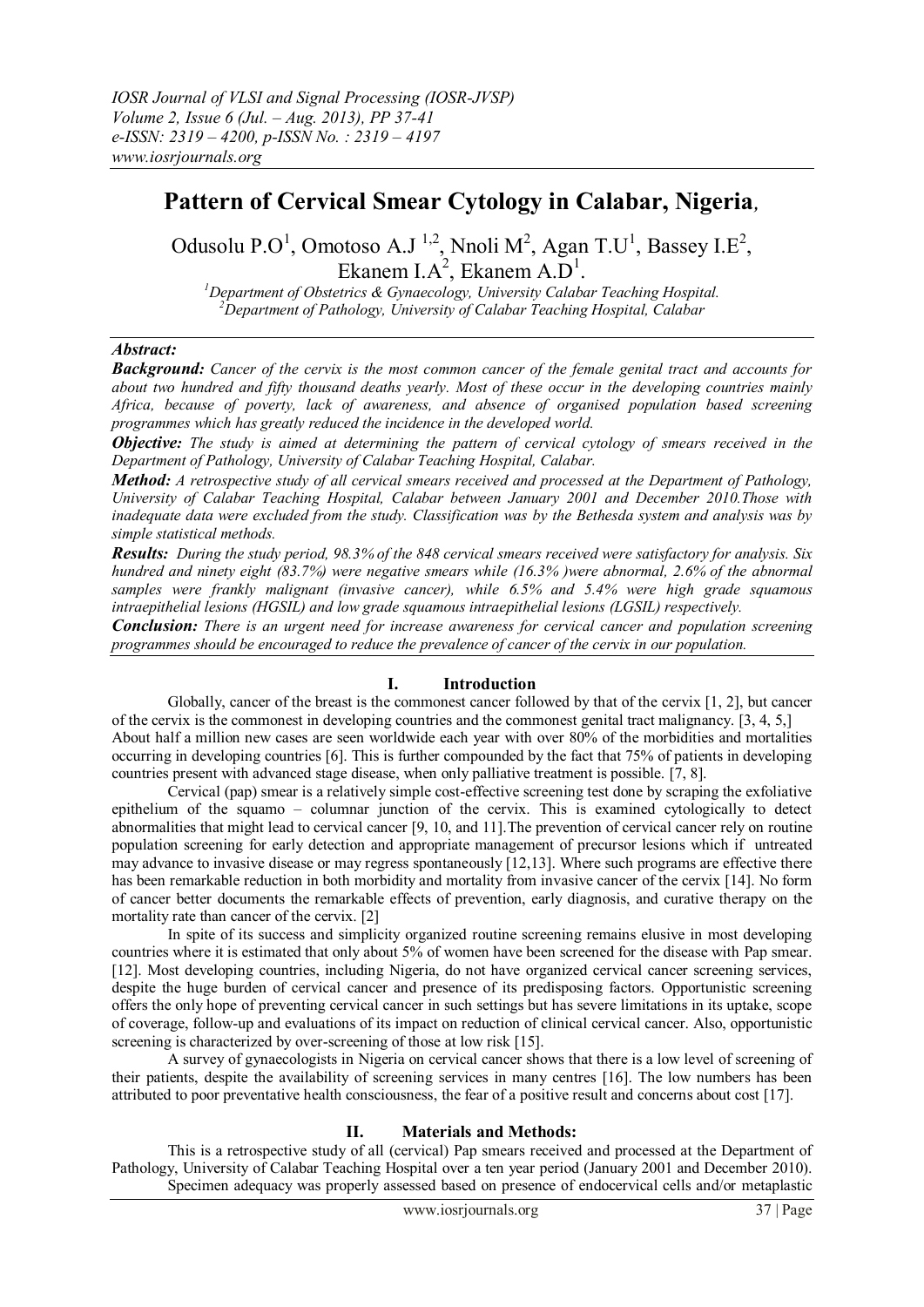cells as well as adequate number of squamous epithelial cells i.e. more than 10% of the slide contain squamous cells. The slides were reported according to the 2001 updated version of the Bethesda System for reporting Pap smear results (Apgar et al. 2003). This adopts descriptive diagnoses, including - Benign cellular reactive changes including infections, inflammation, atrophy (Negative) and finally epithelia cell abnormalities which are classified as atypical squamous cells of undetermined significance (ASCUS); Low-grade squamous intraepithelial lesion (LSIL); High-grade squamous intraephielial lesion (HSIL); atypical glandular cells of undetermined significance (AGUS) and invasive carcinoma.

#### **III. Results:**

The total number of pap smears received was 848. Fourteen (1.7%) were unsatisfactory and therefore not included in the study. Eight hundred and thirty four (834) smears were analyzed. The age range of the women screened was between 17 and 73 years. The largest number of smears was between ages 40 - 49years  $(304 = 36.4\%)$  and  $30 - 39$  years  $(252 = 30.2\%)$  while  $(162 = 19.4\%)$  were 29 years and below and  $(118 = 14\%)$ were 50 years and above. Only 2.3% were 60years and above and 1.4% were less than 20 years. (Table1).

Majority of the smears 698 (83.7%) were in the category of normal or benign changes hence regarded as negative smears while 136 (16.3%) had abnormal epithelial cell changes and were regarded as positive. These were made of ASCUS 10  $(1.2\%)$ , AGUS 5  $(0.6\%)$ , LSIL 45  $(5.4\%)$ , HSIL was found in 54  $(6.5\%)$  while invasive carcinoma was found in 22 (2.6%) patients. see table 2.

In Table 3: the highest number of frankly cancerous smears 12 (54.6%) was found in those between 40 and 49 years, followed by 6 (27.3%) in those aged 50 to 59 years while those aged 30 to 39 had 2 (9.1%) and those 60 and above had 2 (9.1%). The lowest age of those with invasive cancer was 35 years. The HSIL smears also followed the same pattern with the age peak incidence being 40 to 49yrs with 25 (46.3%), 11 (20.4%) for age range  $50 - 59$  yrs and 7 (12.96%) for those  $30 - 39$  yrs and those above 60 years. Only 4 (7.4%) people below the age of 30 years had HSIL.

Low grade squamous intraepithelial lesion (LSIL) was seen in 45 cases (5.4%) with API also between 40-49 years, 7 were seen in those below 30 years while only 3 were seen above 60 years. The mean age of those with LSIL was while the mean age for those with HSIL was Atypical squamous cells of undetermined significance (ASCUS) and atypical glandular cells of undetermined significance (AGUS) were seen in 15 cases (1.8%). Table 4 shows the distribution of normal and abnormal smears with the percentage of abnormal/normal among the different age groups. For age groups 10 -19,  $20 - 29$  and  $30 - 39$  the percentages are 8.3%, 8.6% and 8.7% while for age groups 40 -49 and  $50 - 59$  it is 19.4 and 28.6%. The percentages for age groups  $60 - 69$  and 70 – 79 years increased greatly to 71.4% and 50% respectively.

| $1.001$ $1.15$ $1.0011$ $0.0101$ $0.111$ $0.011$ $0.011$ $0.011$ |       |            |  |  |  |
|------------------------------------------------------------------|-------|------------|--|--|--|
| Age group                                                        | Total | Percentage |  |  |  |
| $10 - 19$                                                        | 12    | 1.4        |  |  |  |
| $20 - 29$                                                        | 150   | 18.0       |  |  |  |
| $30 - 39$                                                        | 252   | 30.2       |  |  |  |
| $40 - 49$                                                        | 304   | 36.4       |  |  |  |
| $50 - 59$                                                        | 98    | 11.7       |  |  |  |
| $60 - 69$                                                        | 14    | 1.6        |  |  |  |
| $70 - 79$                                                        | 6     | 0.7        |  |  |  |
| Total                                                            | 834   | 100        |  |  |  |
|                                                                  |       |            |  |  |  |

#### **Table I. Age Distribution of The Cervical Smears**

#### **Table II Pattern Of Distribution Of The Cervical Smear**

| <b>LESION</b>          | <b>TOTAL</b> | <b>PERCENTAGE</b> |
|------------------------|--------------|-------------------|
| <b>NEGATIVE</b>        | 698          | 83.7              |
| <b>ASCUS</b>           | 10           | 1.2               |
| <b>AGUS</b>            |              | 0.6               |
| LGSIL                  | 45           | 5.4               |
| <b>HGSIL</b>           | 54           | 6.5               |
| <b>INVASIVE CANCER</b> | 22           | 2.6               |
| <b>TOTAL</b>           | 834          | 100               |

| Table III: Showing Abnormal Smears With Age Distribution |  |  |
|----------------------------------------------------------|--|--|
|                                                          |  |  |

| AGE       | <b>ASCUS</b> | <b>AGUS</b> | <b>LSIL</b> | <b>HSIL</b> | <b>INVASIVE CA</b> | <b>TOTA</b> | $\frac{0}{0}$ |
|-----------|--------------|-------------|-------------|-------------|--------------------|-------------|---------------|
|           |              |             |             |             |                    |             |               |
| $10 - 19$ |              |             |             |             |                    |             | 0.8           |
| $20 - 29$ |              |             |             |             |                    | 13          | 9.5           |
| $30 - 39$ |              |             |             |             |                    | 22          | 16.1          |
| $40 - 49$ |              |             |             |             |                    | 59          | 43.4          |
|           |              |             |             |             |                    |             |               |
| $50 - 59$ |              |             |             |             |                    | 28          | 20.6          |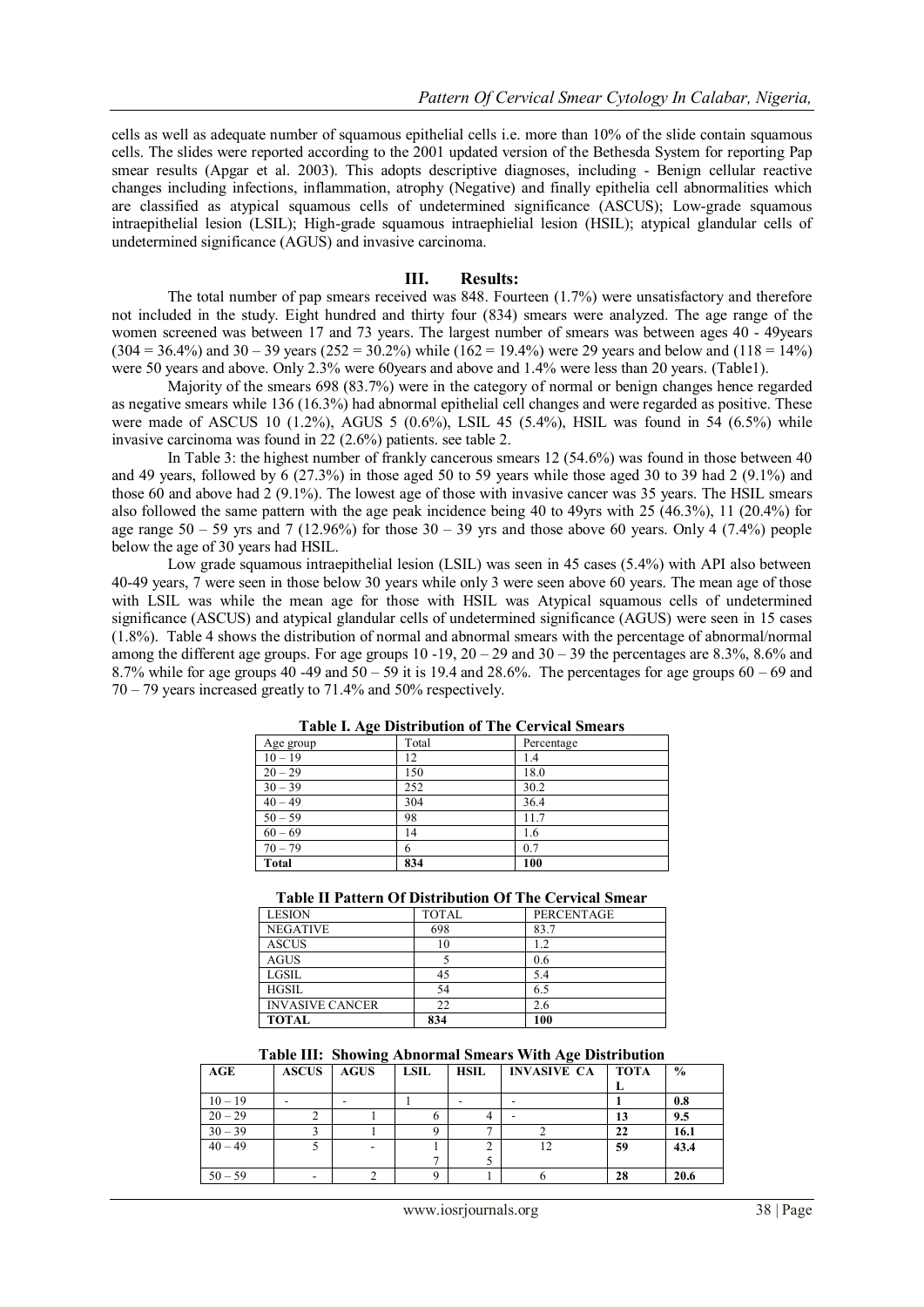| $60 - 69$ | $\sim$ |                          | ∸ |   |    | 10  | 7.4 |
|-----------|--------|--------------------------|---|---|----|-----|-----|
| $70 - 79$ | $\sim$ | $\overline{\phantom{0}}$ |   | ∼ | -  |     | 2.2 |
| Total     |        |                          |   |   | 22 | 136 | 100 |
|           |        |                          |   |   |    |     |     |

**TABLE IV: Distribution Of Normal And Abnormal Smears Among Different Age Groups.**

| Age Group | Normal smears | Abnormal smears | % of Abnormal/Normal |
|-----------|---------------|-----------------|----------------------|
| $10 - 19$ | 12            |                 | 8.3                  |
| $20 - 29$ | 150           |                 | 8.6                  |
| $30 - 39$ | 252           | 22              | 8.7                  |
| $40 - 49$ | 304           | 59              | 19.4                 |
| $50 - 59$ | 98            | 28              | 28.6                 |
| $60 - 69$ | 14            | 10              | 71.4                 |
| $70 - 79$ |               |                 | 50.0                 |



**Figure 1 Pie Chart Showing Pattern of Distribution of Different Lesions**



**Figure 2: Distribution Of Normal And Abnormal Smears Among Different Age Groups.**

## **IV. Discussion:**

Cervical smears are routinely taken for the purpose of screening for cervical cancer since the clinical disease may be prevented by detection and appropriate management of its precursor.

It is well established in the literature and clinical practice that, the best method of early detection of precancerous lesions of the cervix is by cytological examination of pap smears. Visual inspection of the cervix has been proposed as an alternative to cervical cytology. The unmagnified visual inspection of the cervix after the application of 3-5% acetic acid which is known as visual inspection of cervix with acetic acid (VIA) seems to be a potentially useful early detection approach. [18]

There is no doubt that regular screening of sexually active women confers an overall public health benefit in reducing the morbidity and mortality from the disease. No form of cancer better documents the remarkable effects of prevention, early diagnosis, and curative therapy on the mortality rate than cancer of the cervix.

Of the eight hundred and thirty four smears analyzed 698 (83.7%) were negative smears, 136 (16.3%) smears had abnormal epithelial cell changes. This agrees with other studies done in northern, mid western and south eastern Nigeria and in Saudi Arabia [9, 19, 17, 21 and 20] while some others had very low abnormal smears [18, 22, and 23].

The age distribution of the women in this study shows that women of all ages will accept Pap smear if they are offered the test. The majority of the women eighty four percent were within the reproductive age group,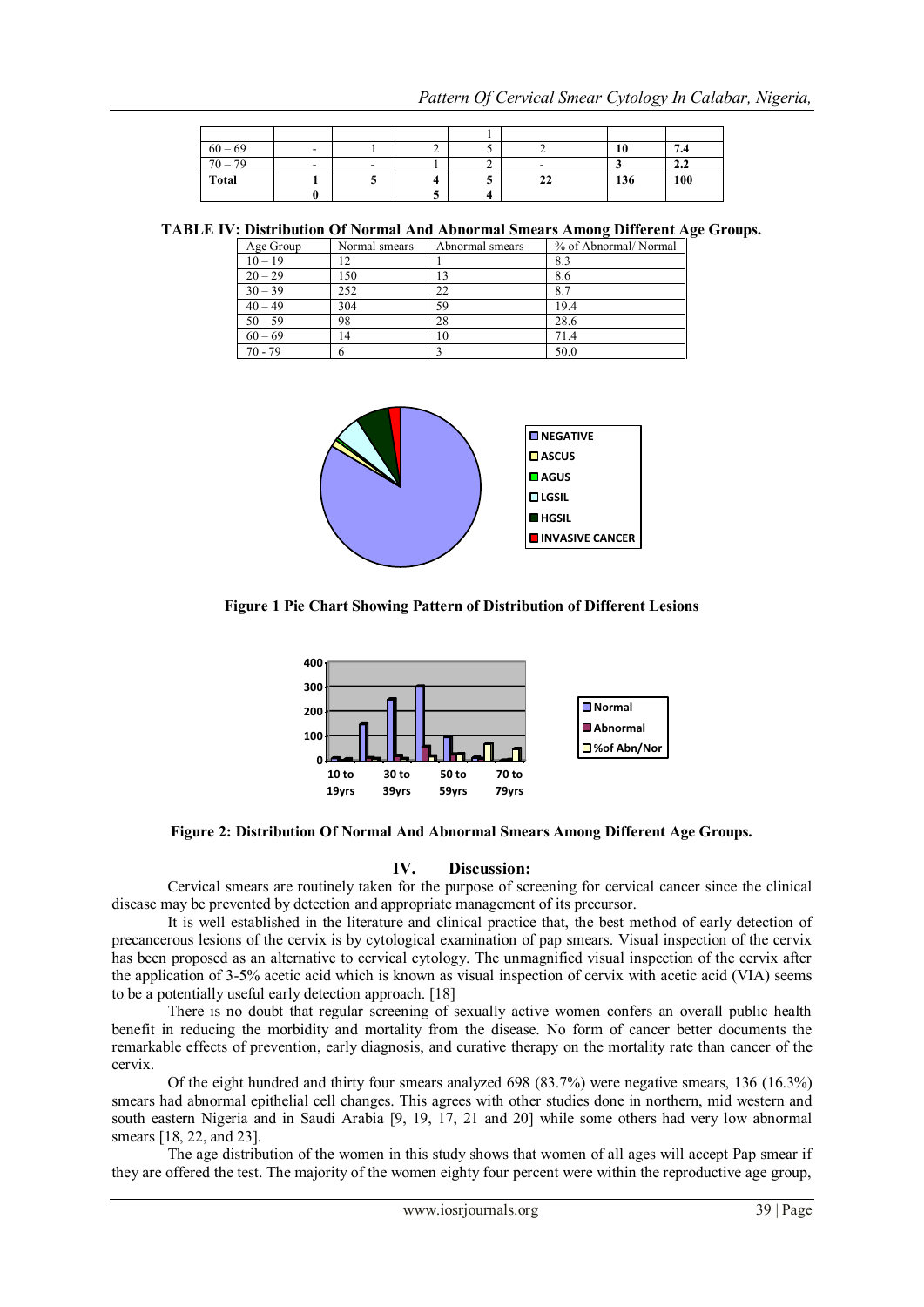with over sixty percent in the age bracket of 30 to 49 years. Only about 1.4 percent of the women were 19 years and below with 0.8 percent of them having abnormal smears while 2.3 % were 60 years and above with 9.6% of them having abnormal smears. The increased occurrence of abnormal epithelial smears after 30 years is in agreement with those who advocate that screening should start form 30 years while the presence of abnormal smears in teenagers though small would suggest the need to screen teenagers who are sexually active. [24]

The epithelial abnormalities were as follows, ASCUS 10 (1.2%), AGUS 5 (0.6%), LSIL 45 (5.4%), HGSIL was found in 54 (6.5%) while invasive carcinoma was found in 22 (2.6%) smears. These are within same limits as some other studies [9, 21,].

Women between the ages of 35 and 60 years are at highest risk of developing cervical cancer [9]. In this study, over 95% of the women with invasive smears fall within this age bracket with the peak age incidence being between 40 and 49 years. There was no invasive cancer in those less than 30 years; the lowest age of those affected being 35 years. In a study in Sweden, the age-specific incidence of cervical carcinoma in a population that did not undergo screening showed a peak at ages 45 to 50 years and a modest decline at older age [25] just like in our study.

The HGSIL and Low grade squamous intraepithelial lesion (LSIL) smears also followed the same pattern as the invasive smears with the age peak incidence being 40 to 49yrs but while there were 7 people with LSIL below age 30, only 4 people with HSIL were below that age. There was no HSIL found below 20 years. In a study done in Saudi Arabia the age peak incidence for invasive cancer and HSIL was 50 – 59 a decade later than what was found in our study [21].

The percentage of abnormal lesions over the total number of patients in the different age brackets shows that abnormality increases with age with a very steep increase after age 40. This emphasizes the fact that there are more women affected with increasing age and hence the importance of screening.

#### **V. Conclusion:**

Cervical screening has been shown to be an effective tool in the detection of pre-invasive stages of cervical cancer and even limited Pap smear screening reduces the incidence. This emphasizes the need for wellorganized cervical screening programs and education of the public about cervical cancer and its precursors.

It is certainly going to be a mammoth task to create a mechanism to offer women cervical smears, with followup and referrals to specialist clinics for treatment if abnormal smears are detected, but if such steps are not taken, our women will continue to develop and die from what is essentially a preventable disease.

# **References:**<br>[1]. Adebar

- [1]. Adebamowo C.A, Ajayi O.O, Breast cancer in Nigeria. West Afr J Med 2000;19:179- 194
- [2]. Madong BM, Madaka AKJ, Mannaseh AN. Malignant disease in Jos: a follow up. Ann Afr Med 2003;2:48-53
- [3]. Adefuye PO. Knowledge and practice of cervical screening among professional health workers in a suburban district in Nigeria. Nigerian Medical Practitioner 2006;50:19-22
- [4]. [Bassey EA, Ekpo MD,](http://hinari-gw.who.int/whalecominformahealthcare.com/whalecom0/action/doSearch?action=runSearch&type=advanced&result=true&prevSearch=%2Bauthorsfield%3A%28Bassey%2C+EA%29) [Abasiasia A. 2](http://hinari-gw.who.int/whalecominformahealthcare.com/whalecom0/action/doSearch?action=runSearch&type=advanced&result=true&prevSearch=%2Bauthorsfield%3A%28Abasiasia%2C+A%29)007. Female genital tract malignancies in Uyo, South- South, Nigeria. Nigerian Postgraduate Medical Journal 14:134–136.
- [5]. [Adewuyi SA, Shittu SO,](http://hinari-gw.who.int/whalecominformahealthcare.com/whalecom0/action/doSearch?action=runSearch&type=advanced&result=true&prevSearch=%2Bauthorsfield%3A%28Adewuyi%2C+SA%29) [Rafindadi AH. 2](http://hinari-gw.who.int/whalecominformahealthcare.com/whalecom0/action/doSearch?action=runSearch&type=advanced&result=true&prevSearch=%2Bauthorsfield%3A%28Rafindadi%2C+AH%29)008. Sociodemographic and clinicopathologic characterization of cervical cancers in northern Nigeria. European Journal of Gynaecological Oncology 29:61–64.
- [6]. Shafi MI. 2007. Premalignant and Malignant disease of the cervix. In: Edmonds DK, editor. Dewhurst's textbook of obstetrics and gynaecology. 7th ed. Oxford: Blackwell Publishing. P 614–624.
- [7]. Jimoh AS, Abdul IF. A review of one hundred and three (103) histologically confirmed cases of carcinoma of the cervix at the University of Ilorin Teaching Hospital, Nigeria. Nigerian Medical Practitioner 2004;45: 55-60
- [8]. Durosinmi-Etti FA. Cancer patients in Nigeria: causes of delay in diagnosis and treatment. Nigerian Quarterly Journal of Hospital Medicine 1985;3:28-30
- [9]. Audu B.M, Elnafaty A.U, Pindiga H.U; Sporadic screening in a gynaecological clinic; Nig Med Pract. Vol51, No 6, 2007. (114 118)
- [10]. Ayre J.E (1954). A simple office test for uterine cancer diagnosis. Can Med Ass J; 53:17 22.
- [11]. Richart,R., "Cervical Cancer in Developing Countries" ,In International Women's Health Coalition, special Challenges in Third World Women's Health. New York, 1990: p18.
- [12]. Barnum,H.; Greenberg,R., "Cancers" In Jamison,D.; Mosley,W.; Measham, A.; Bobadilla, J., Disease Control Priorities in Developing Countries, Oxford: Oxford University Press, 1993, p551.
- [13]. IARC Working Group on Evaluation of Cervical cancer screening programmes (1986). Screening for squamous cervical cancer: duration of low risk after negative results of cervical cytologyand it's implication for screening policies. Br. Med. J. 293: 659 – 664.
- [14]. Van Wijngaaden W.J, Duncan I.D, Hussain K.A (1995). Screening for cervical neoplasm Dundee & Angus; 10 years on. British journal of obst. & gynae. 102, 137 – 142.
- [15]. Van Ballegooijen M. 2000. Overview of important cervical cancer screening process values in European Union (EU) countries, and tentative predictions of the corresponding effectiveness and cost-effectiveness. European Journal of Cancer 36:2177–2188.
- [16]. Onah HE, Ezeugwu FO, Eze JN. 2001. Cervical cancer screening: A survey of current practice amongst Nigerian gynaecologists. Tropical Journal of Obstetrics and Gynaecology 18:78–81.
- [17]. Chukwuali LI, Onuigbo WBO, Mgbor NC. 2003. Cervical cancer screening in Enugu, Nigeria. Tropical Journal of Obstetrics and Gynaecology 20:109–112.
- [18]. Fadwa J. Altaf, Pattern Of Cervical Smear Cytology In The Western Region Of Saudi Arabia. Annals of Saudi Medicine, Vol 21, Nos 1-2, 2001; pg 94 - 96